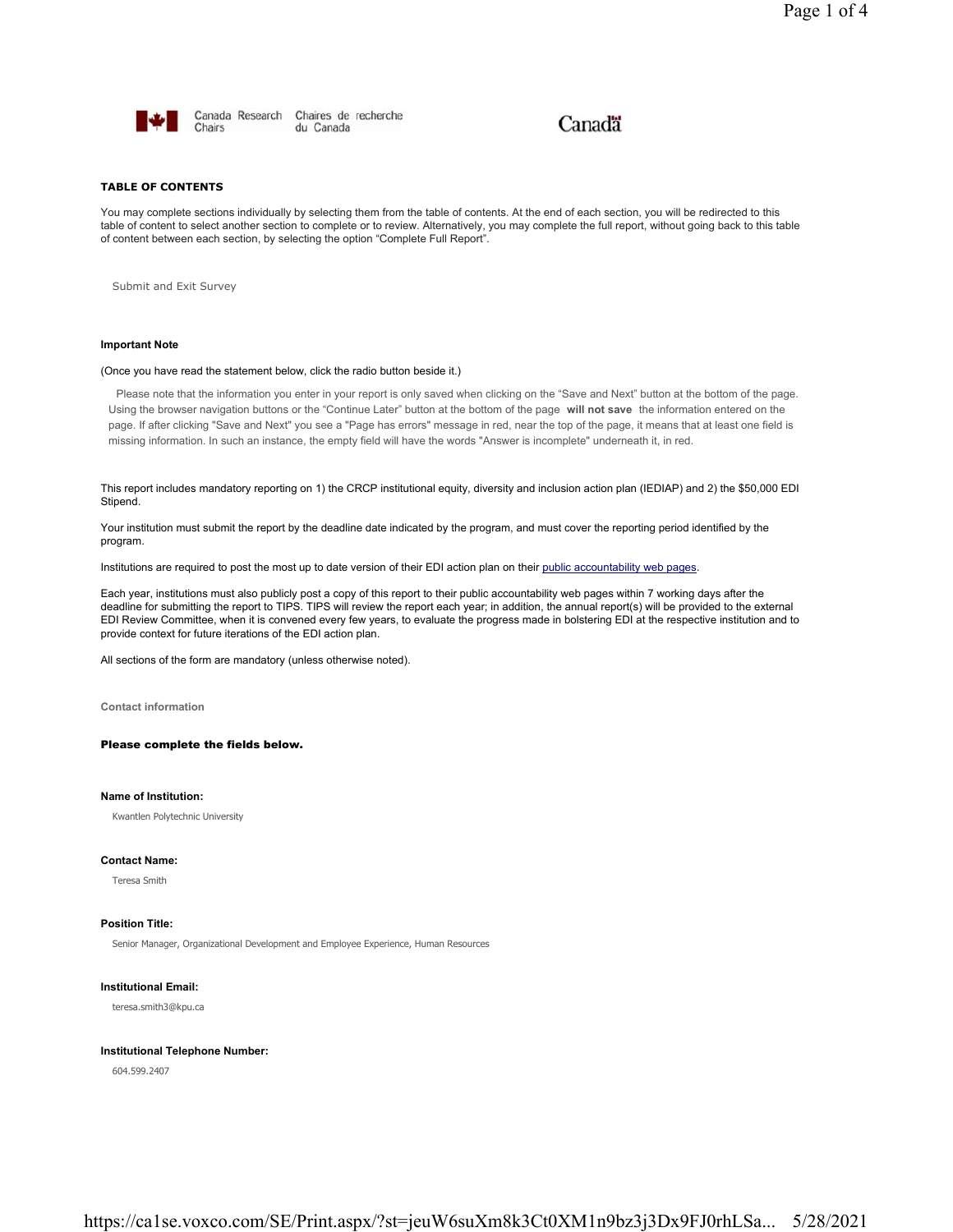## **The link for the EDI progress report and EDI Stipend report:**

https://ca1se.voxco.com/SE/?st=jeuW6suXm8k3Ct0XM1n9bz3j3Dx9FJ0rhLSapmADBE4%3D

Does your institution have an EDI Action Plan for the CRCP?

No

#### **PART A: EDI Action Plan** - Reporting on Key Objectives Analyses, Systemic Barriers, Objectives and Indicators

In developing their action plans, institutions were required to conduct: 1) an employment systems review; 2) a comparative review; and 3) an environmental scan (see program requirements here). These assessments were required in order to identify the specific systemic barriers and/or challenges that are faced by underrepresented groups (e.g. women, persons with disabilities, Indigenous peoples and racialized minorities at the respective institution; institutions were then required to develop key S.M.A.R.T. (specific, measurable, aligned with the wanted outcome, realistic and timely) objectives and actions to address them.

Indicate what your institution's key EDI objectives are (up to six) as outlined in the most recent version of your action plan (either the one approved by TIPS or the one current under review by TIPS), as well as the systemic barriers/challenges identified that these objectives must address. Please note that objectives should be S.M.A.R.T. and include a measurement strategy. List the corresponding actions and indicators (as indicated in your institutional EDI action plan) for each objective, and outline: a) what progress has been made during the reporting period; b) what actions were undertaken; c) the data gathered; and d) indicators used to assess the outcomes and impacts of the actions. Please note that indicators can be both quantitative and qualitative and should be specific. Outline next steps and use the contextual information box to provide any additional information (e.g. course correction, obstacles, lessons learned, etc.) for each objective.

## **Key Objective 1**

If the answer to the previous question was 'yes', indicate how much of the funding was spent on this key objective and specifically what the funds were spent on.

## **Key Objective 2**

If the answer to the previous question was 'yes', indicate how much of the funding was spent on this key objective and specifically what the funds were spent on.

## **Key Objective 3**

If the answer to the previous question was 'yes', indicate how much of the funding was spent on this key objective and specifically what the funds were spent on.

## **Key Objective 4**

If the answer to the previous question was 'yes', indicate how much of the funding was spent on this key objective and specifically what the funds were spent on.

## **Key Objective 5**

If the answer to the previous question was 'yes', indicate how much of the funding was spent on this key objective and specifically what the funds were spent on.

## **Key Objective 6**

If the answer to the previous question was 'yes', indicate how much of the funding was spent on this key objective and specifically what the funds were spent on.

## **Reporting on EDI Stipend objectives not accounted for in Part A**

#### **Instructions:**

- Institutions with EDI Action Plans, use this section to report on EDI Stipend objectives that are not accounted for in Section A.
- Institutions without EDI Action Plans, use this section to report on EDI Stipend objectives.

#### **Objectives associated with your institution's EDI Stipend application**

**Table C1.** Provide information on the objectives associated with your institution's EDI Stipend application, including the funding and timelines, for the reporting period.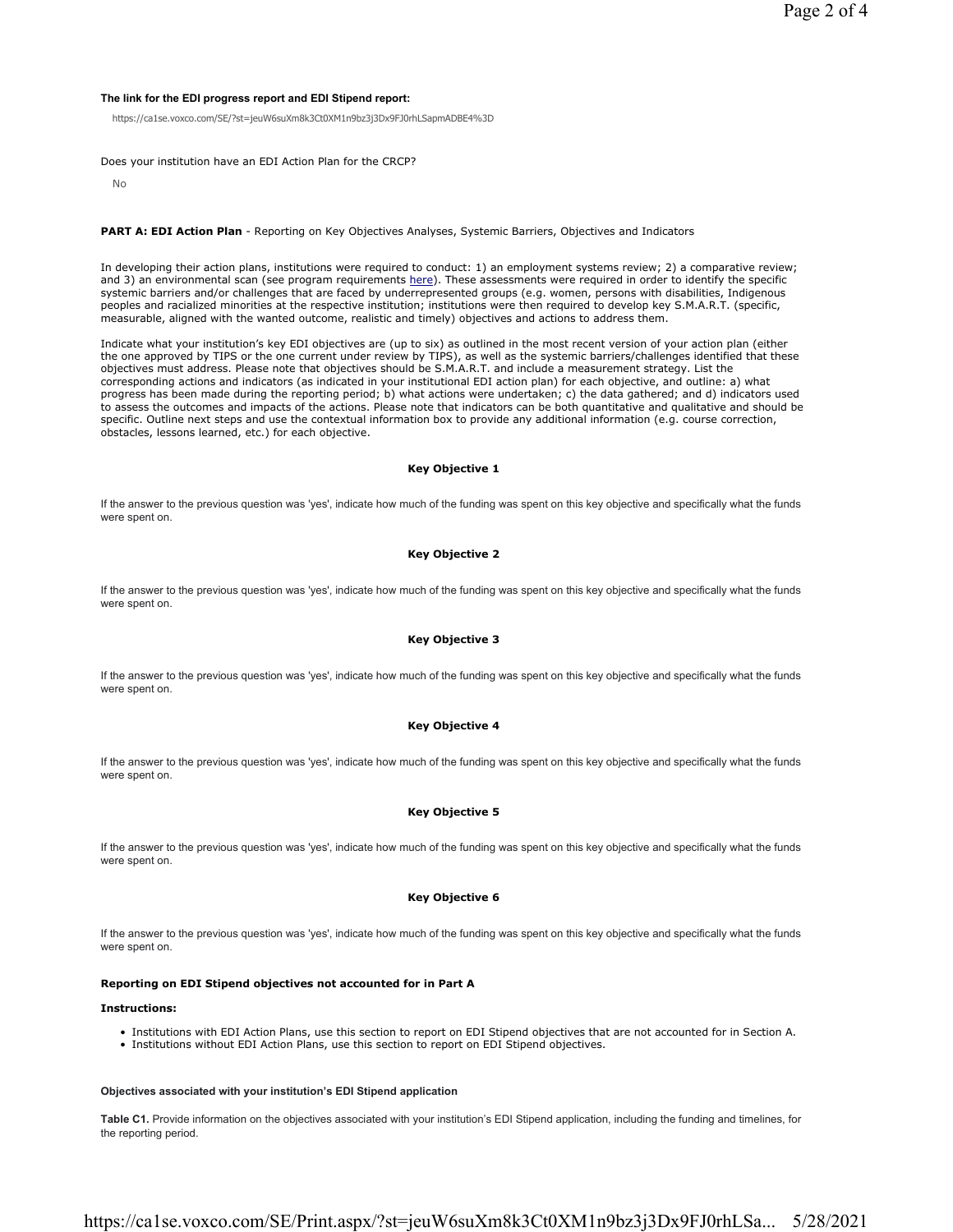## **EDI Stipend Objective 1**

#### Indicate the S.M.A.R.T. (specific, measurable, aligned with the wanted outcome, realistic and timely) objective(s) towards which this funding has been directed:

EDI stipend funding will be used towards development of a comprehensive EDI Action Plan for KPU.

#### Indicator(s): Describe indicators, as presented in the EDI Stipend application, and how they are calculated.

Consistent with CRC Program Statistics Page at https://www.chairs-chaires.gc.ca/about\_us-a\_notre\_sujet/statistics-statistiques-eng.aspx , we will measure equity gaps which will help set goals. It should be noted that KPU has fewer than five CRCs, and this brings an additional level of complexity in measuring progress against the goals. To measure these gaps, we will use the same target-setting approach used by the CRC (Target – Current Occupancy = Equity Gap), utilizing CRC's Equity Targeting Tool. We will measure based on minimum target percentages. In addition to tracking such quantitative performance indicators, we will implement processes and practices to reduce barriers in recruitment, retention, and growth of employees from equity seeking groups. This includes measures such as gathering self identification data from external job applicants and current employees, implementing inclusive structures, systems, and processes, and new training resources.

#### Progress: Describe results observed, including indicator results, outcomes, impacts. Include timelines (start and end dates).

KPU is fully using the \$50,000 EDI stipend to gather data for the comparative review, environmental scan, and employment systems review. KPU has engaged the<br>Canadian Centre for Diversity and Inclusion (CCDI) in helping us objectives that will form the basis of our Institutional EDI Action plan. We expect to receive the findings from CCDI this July 2021.

#### Outline the total expenditures below:

| Total funds of EDI stipend spent on the objective: | 39179    |
|----------------------------------------------------|----------|
| Institutional commitment (if applicable):          | $\Omega$ |
| Total funds spent:                                 |          |

#### Indicate in the table below any leveraged cash or in-kind contributions provided by your institution:

| Amount \$ | Source / Type (cash or in-kind) |
|-----------|---------------------------------|
| 34091     | Cash                            |
| 4000      | Cash                            |

#### **Table C2. EDI Stipend Impact Rating**

Please rate the extent of the impact the EDI Stipend has had on your institution in meeting this objective as identified in your application, for the reporting period:

Extensive impact (the EDI Stipend had an extensive impact on achieving progress)

## Provide a high level summary of how the stipend was used:

KPU is fully using the stipend to contract CCDI in developing and administering a diversity census and inclusion survey and to conduct one-on-one interviews with CRC chairholders. The figures in this report reflect work KPU has paid for up to March 2021 and will continue to receive invoices up until July 2021.

#### Do you have other objectives to add?

No

#### **Additional Objectives (if applicable)**

**Table C1.** Provide information on the objectives associated with your institution's EDI Stipend application, including the funding and timelines, for the reporting period.

**EDI Stipend Objective 2**

EDI Stipend **Objective 3**

## EDI Stipend **Objective 4**

EDI Stipend **Objective 5**